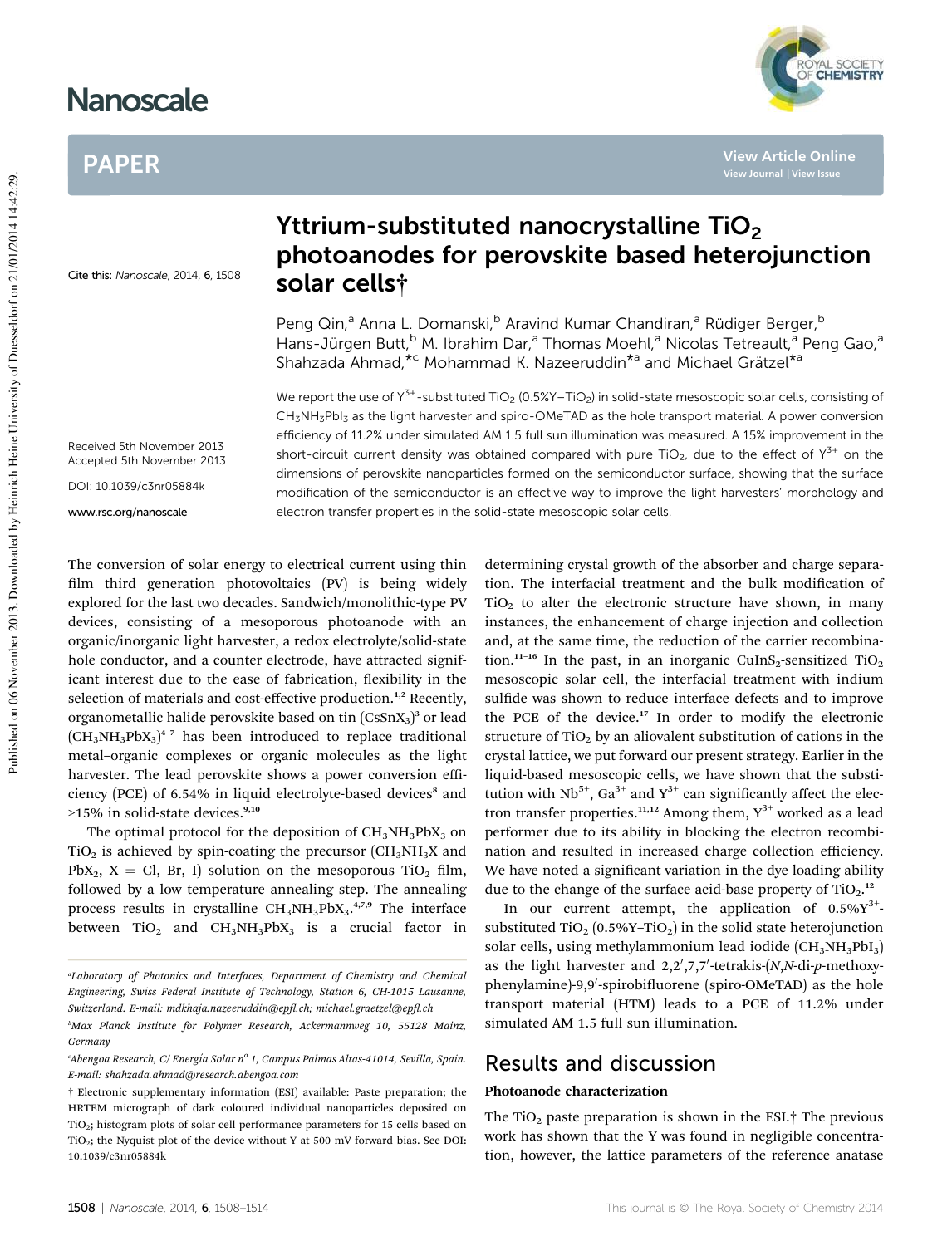TiO<sub>2</sub> were modified. The inclusion of  $Y^{3+}$  increased the *a* parameter from 3.7856  $\AA$  to 3.7864  $\AA$  and decreased the  $c$  lattice cell parameter from 9.5013 Å to 9.4977 Å. These changes, according to Veegard's law, evidence the presence of  $Y^{3+}$  in the lattice.<sup>12</sup>

The Brunauer–Emmett–Teller (BET) analysis shows that  $0.5\%$ Y-TiO<sub>2</sub> exhibits an average particle size of 19 nm, a pore size of 24 nm, with a surface area of 83  $m^2 g^{-1}$ . The 0.5%Y-TiO<sub>2</sub> was then used as a photoanode to fabricate PV cells and evaluate its properties  $vis-a-vis$  pure TiO<sub>2</sub>. The deposition of  $CH<sub>3</sub>NH<sub>3</sub>PbI<sub>3</sub>$  on the mesoporous films was processed by spincoating of a 30 wt% precursor solution, consisting of 1 : 1 mole ratio of  $CH_3NH_3I$  and PbI<sub>2</sub> in  $\gamma$ -butyrolactone (GBL). Annealing resulted in a change in the colour of the film from light yellow to dark brown, indicating the formation of  $\text{CH}_3\text{NH}_3\text{PbI}_3$ .<sup>4</sup>

Bright field (BF) TEM examination (Fig. 1a) of the  $0.5\%$ Y- $TiO<sub>2</sub>/CH<sub>3</sub>NH<sub>3</sub>PbI<sub>3</sub>$  electrode revealed the presence of aggregated  $TiO<sub>2</sub>$  nanoparticles deposited with ultrafine dark-contrast nanoparticles with a narrow size distribution of  $5.8 \pm 1$  nm (Fig. 1e). High-resolution TEM (HRTEM) of aggregated particles (Fig. 1b) showed lattice fringes with a  $d$  spacing of 1.89  $\AA$ , corresponding to the (200) plane of tetragonal TiO<sub>2</sub> (JCPDS no. 21-1272). Similarly, HRTEM of ultrafine dark coloured individual nanoparticles (Fig. 1b) reveals lattice fringes with a *d* spacing of 7.2 Å that could be indexed to the  $(110)$  plane of the tetragonal phase of  $CH_3NH_3PbI_3$ ,<sup>18</sup> which is inter-related to the Fast Fourier Transform (FFT) pattern (Fig. 1c). The BFTEM image (Fig. 1f) of a pure  $TiO<sub>2</sub>$  sample showed the presence of irregularly shaped nanoparticles, supporting dark-contrast nanoparticles with a size distribution of 9.9  $\pm$  0.9 nm (Fig. 1j). The HRTEM micrograph obtained from smaller nanoparticles (Fig. 1g) features lattice fringes with a  $d$  spacing of 7.2  $\AA$  that could be indexed to the (110) plane of the tetragonal phase of  $CH<sub>3</sub>NH<sub>3</sub>PbI<sub>3</sub>$ , which is consistent with the FFT pattern (Fig. 1h).

The lattice fringes with a *d* spacing of 1.89 Å ((200) plane of tetragonal TiO<sub>2</sub>), which could not be seen clearly in Fig. 1g, are shown in Fig. S1.†

Comparative analysis of BFTEM in combination with HRTEM and histograms reveals that the dimensions of perovskite nanoparticles supported on  $0.5\%$ Y-TiO<sub>2</sub> are smaller than those supported on pure  $TiO<sub>2</sub>$ . Therefore, a higher loading of perovskite nanomaterial on the mesoporous  $0.5\%$ Y-TiO<sub>2</sub> film than on the mesoporous  $TiO<sub>2</sub>$  film is possible. It is to be noted that histograms, as shown in Fig. 1e and j, were constructed manually from the corresponding BFTEM micrographs.

## Photovoltaic data

PV devices with different photoanodes were constructed in the same way. Their current–voltage ( *J*–*V*) properties were measured under dark and AM 1.5G sun illumination (100 mW  $cm^{-2}$ ). Fig. 2 shows the *J*–*V* characteristics of the heterojunction solar cells



Fig. 2 Current–voltage characteristics of the heterojunction solar cells based on  $0.5\%$ Y-TiO<sub>2</sub> (black) and TiO<sub>2</sub> (red) measured under dark, and under 100 mW  $\text{cm}^{-2}$  photon flux (1 sun).



Fig. 1 TEM analysis of 0.5%Y-TiO<sub>2</sub>/CH<sub>3</sub>NH<sub>3</sub>PbI<sub>3</sub> and TiO<sub>2</sub>/CH<sub>3</sub>NH<sub>3</sub>PbI<sub>3</sub> electrodes. (a–e) 0.5%Y-TiO<sub>2</sub>/CH<sub>3</sub>NH<sub>3</sub>PbI<sub>3</sub> electrode and (f–j) TiO<sub>2</sub>/ CH3NH3PbI<sup>3</sup> electrode: (a and f) BFTEM micrographs; (b and g) HRTEM micrographs of dark colored (encircled) individual nanoparticles deposited on TiO<sub>2</sub>; (c and h) FFT patterns obtained from the corresponding HRTEM; (d and i) zoomed HRTEM showing prominent lattice fringes; (e and j) histograms showing particle size distribution.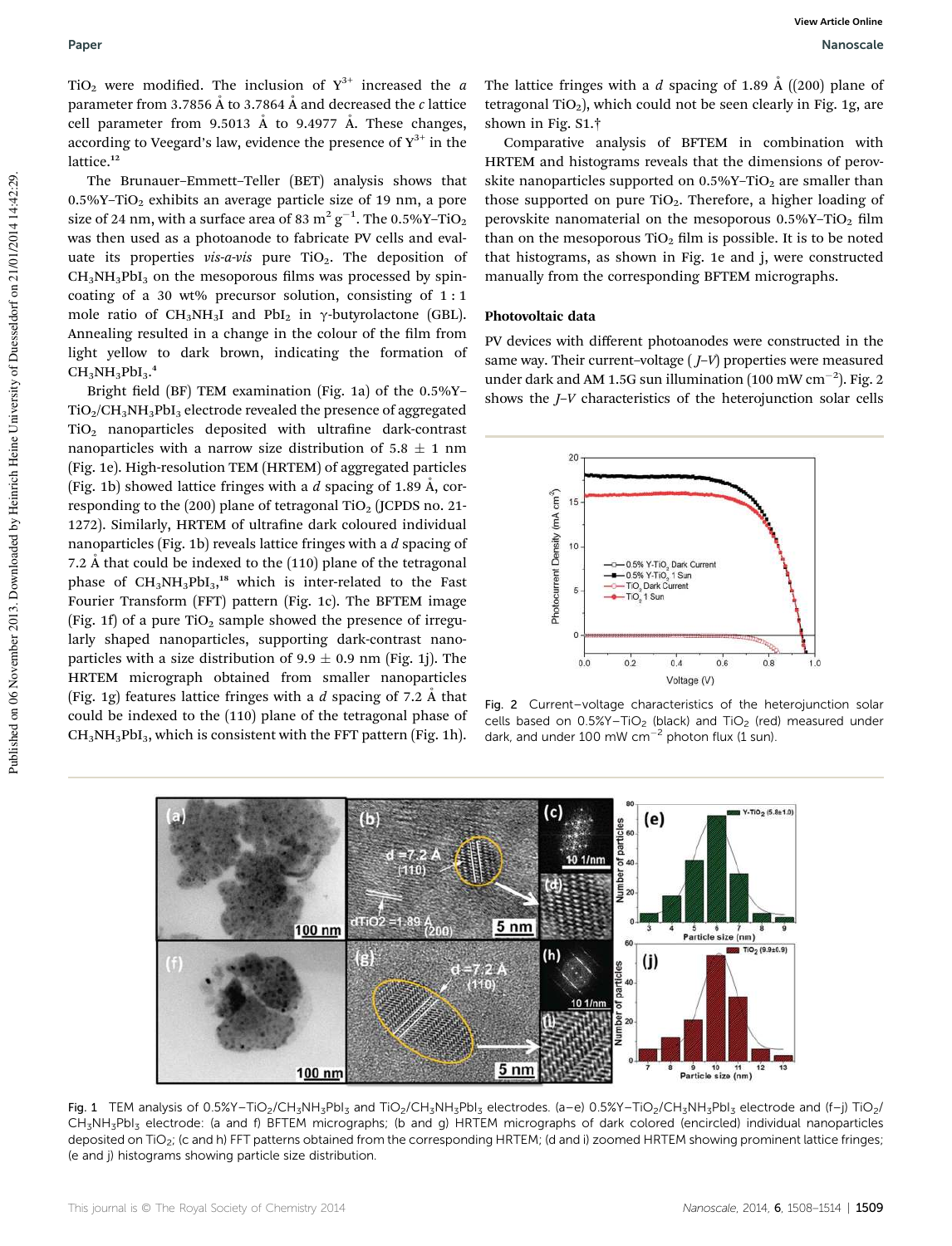based on the structure: FTO/10 nm compact  $TiO<sub>2</sub>/mesoporous$  $0.5\%$ Y-TiO<sub>2</sub> or TiO<sub>2</sub>/CH<sub>3</sub>NH<sub>3</sub>PbI<sub>3</sub>/spiro-OMeTAD/Au. The reference film displayed a short-circuit current density  $(J_{\text{sc}})$ , opencircuit voltage  $(V_{\text{oc}})$  and fill factor (FF), respectively, of 15.8 mA cm-2 , 942 mV and 0.7, leading to a PCE of 10.5%. The device fabricated with the  $0.5\%$ Y-TiO<sub>2</sub> resulted in a higher  $J_{\rm sc}$  of 18.1 mA cm-2 , yielding a PCE of 11.2% (Table 1). We attribute this considerable improvement to the difference in the growth of the perovskite on the mesoporous film.

In order to properly observe the change obtained across samples, 15 different solar cells were made under the same conditions for both  $0.5\%$ Y-TiO<sub>2</sub> and TiO<sub>2</sub>. 53% of the cells with  $0.5\%$ Y-TiO<sub>2</sub> show a PCE of more than 11%, and the rest give a PCE between 10 and 11% (Fig. 3). In the case of TiO<sub>2</sub>, 60% of the cells give a PCE between 10 and 11%, and the rest between 9 and 10% (Fig. S2†), pointing towards the good reproducibility of the system.

The incident photon-to-current conversion efficiency (IPCE) spectra show a current response from 400 to 800 nm, with a maximum of more than 75% in the wavelength range of 450– 600 nm for  $0.5\%$ Y-TiO<sub>2</sub> and more than 65% for TiO<sub>2</sub> (Fig. 4). The inset (Fig. 4) shows the UV-vis absorbance spectra of photoanodes, *i.e.*,  $0.5\%$ Y-TiO<sub>2</sub>/CH<sub>3</sub>NH<sub>3</sub>PbI<sub>3</sub> and TiO<sub>2</sub>/CH<sub>3</sub>NH<sub>3</sub>PbI<sub>3</sub> films. Despite employing the same thickness of the mesoporous films and the same  $\text{CH}_3\text{NH}_3\text{PbI}_3$  deposition method, the 0.5% Y-TiO<sub>2</sub> film exhibits higher absorbance than TiO<sub>2</sub> from the visible to the near IR region. This stronger absorbance indicates

Table 1 Photovoltaic parameters derived from J-V measurements for  $CH_3NH_3Pbl_3$ -based devices on 0.5%Y-TiO<sub>2</sub> and TiO<sub>2</sub><sup>a</sup>

|                            | $J_{\rm sc}\,(\rm{mA}\,\rm{cm}^{-2})$ | $V_{\rm oc}$ (mV) | FF   | PCE(%) |
|----------------------------|---------------------------------------|-------------------|------|--------|
| $0.5\%$ Y-TiO <sub>2</sub> | 18.1                                  | 945               | 0.66 | 11.2   |
| TiO <sub>2</sub>           | 15.8                                  | 942               | 0.70 | 10.5   |

 $^a$  All devices were masked with an aperture area of 0.285 cm<sup>2</sup>.



Fig. 3 Histogram plots of solar cell performance parameters for 15 cells:  $J_{\text{sc}}$ ,  $V_{\text{oc}}$ , FF, and PCE for cells based on 0.5%Y-TiO<sub>2</sub>.



Fig. 4 The incident photon-to-electron conversion efficiency spectra of the devices based on  $0.5\%$ Y-TiO<sub>2</sub> (black) and TiO<sub>2</sub> (red). The inset shows the UV-vis absorbance spectra of  $0.5\%$ Y-TiO<sub>2</sub>/CH<sub>3</sub>NH<sub>3</sub>PbI<sub>3</sub> and TiO<sub>2</sub>/CH<sub>3</sub>NH<sub>3</sub>PbI<sub>3</sub> electrodes.

that more  $CH_3NH_3PbI_3$  is supported by the 0.5%Y-TiO<sub>2</sub>. Both  $0.5\%$ Y–TiO<sub>2</sub> and TiO<sub>2</sub> pastes have a similar particle size, pore size, and surface area. Thus the presence of merely 0.5%Y substitution not only shows a crucial effect on the crystal growth on the surface of the film, but also a significant improvement of perovskite absorber loading, which is consistent with the higher *J*sc and IPCE. In keeping with this interpretation is the observation that the light harvesting efficiency (LHE) of cells employing the  $0.5\%$ Y-TiO<sub>2</sub> is substantially higher in the wavelength range between 500 and 800 nm than that for the unsubstituted  $TiO<sub>2</sub>$  particles. This is shown in Fig. S3 of the ESI.<sup>†</sup> However, below 500 nm the LHE of both types of films is similar and close to 100%. The fact that the IPCE remains higher for  $0.5\%$ Y-TiO<sub>2</sub> compared to TiO<sub>2</sub> indicates that, apart from the light harvesting, the quantum yields for carrier injection and/or recombination must be increased by Y substitution.

#### Kelvin probe force microscopy

In order to investigate the homogeneity of the electrical properties of the material in the devices we performed Kelvin probe force microscopy (KPFM). KPFM is able to detect local variations of the contact potential difference (CPD) in the range of several tens of nanometers.<sup>19</sup> Illumination of samples with light allows the study of the photo-response of optoelectronic materials.<sup>20-22</sup> In particular, it was reported that the measured shift in CPD upon illumination could be correlated with the HOMO and LUMO levels of the donor and acceptor materials.<sup>23</sup> In our setup, the illumination of the samples was provided from underneath (Fig. 5a). First, we recorded the topography of the hole-conducting layer spiro-OMeTAD (upper layer materials in our device) of the sample containing the pure  $TiO<sub>2</sub>$  (Fig. 5b, left) and compared that with the one recorded on the sample containing the  $0.5\%$ Y-TiO<sub>2</sub> (Fig. 5b, right). Both topographies showed a rather small rms roughness of 4 nm  $(TiO<sub>2</sub>)$  and 7 nm  $(0.5\%$ Y-TiO<sub>2</sub>) for an area of 1  $\mu$ m<sup>2</sup>, respectively. Consecutively, we studied the electrical properties exemplarily for the pure TiO<sup>2</sup> sample at the identical position. The KPFM measurement in darkness (Fig. 5c, bottom) revealed a CPD between 0.33 and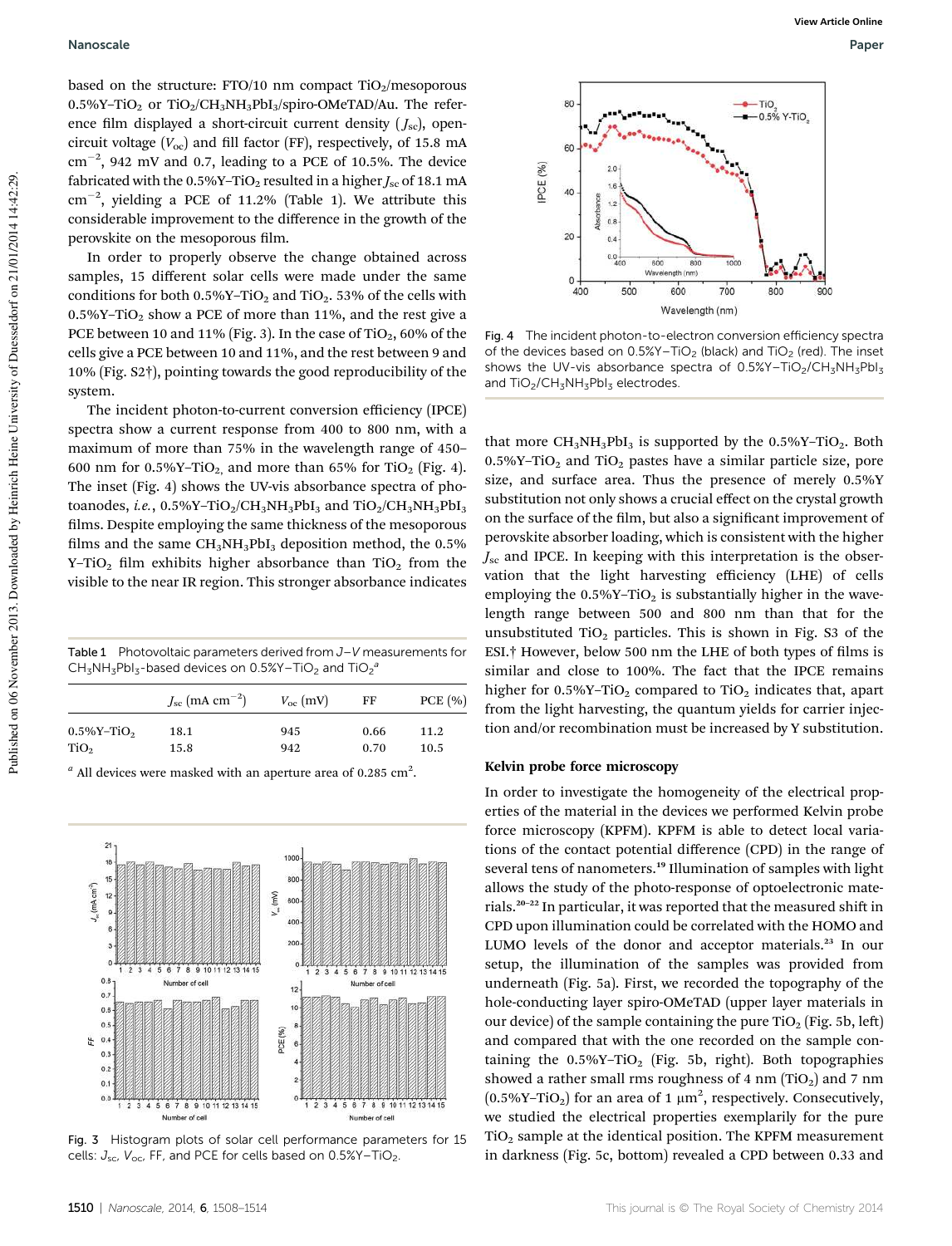

Fig. 5 Study of the photo-response on the hole-conducting layer of the devices by KPFM. (a) Schematic of the KPFM setup with integrated sample illumination from underneath the solar cell. (b) Topography images recorded on the pure  $TiO<sub>2</sub>$  sample (left) and on the  $0.5\%Y TiO<sub>2</sub>$  sample (right). (c) CPD maps recorded on the pure  $TiO<sub>2</sub>$  sample on identical positions in darkness (bottom) and under illumination (top). (d) The corresponding work function distribution in darkness (blue peak) and under illumination (red peak) measured on one representative position of the sample. Upon illumination the work function decreased by around 0.75 eV. The resulting energy level  $E_{off}$  = -4.66 eV measured in darkness is slightly larger than the literature value of the HOMO level  $E_{\sf HOMO} = -5.11$  eV, which can be attributed to the high intensity of the super-luminescent diode ( $\lambda = 860$  nm) that is used in the optical lever system of the scanning probe microscope. This intense illumination caused already a build-up of positive charge carriers in the spiro-OMeTAD layer that leads to an effective decrease of the work function of the spiro-OMeTAD.

0.36 V. Hence, both the roughness and CPD display a rather homogenous distribution. In a subsequent scan at the same position the CPD was recorded under illumination with  $\lambda =$ 488 nm (Fig. 5c, top). It was found that the measured CPD shifted by several hundred mV to values between 1.08 and 1.11 V. This shift was completely reversible after switching off the laser. Similar shifts upon illumination were confirmed for all measurements at different positions.

For a quantitative discussion of this photo-response, the CPDs measured in darkness (blue peak) and under illumination (red peak) were converted into work functions by taking into account the work function of the cantilever  $\phi_{\rm tip} = 5.00 \; \rm eV \pm 0.01$ eV. These work functions were plotted *versus* the number of counts in a histogram (Fig. 5d, left). For each measurement we calculated the mean work function and its standard deviation. In darkness, the work function amounts to  $\phi_{\text{off}} = 4.66 \text{ eV} \pm 0.01$ eV. In terms of the energy level diagram, this work function corresponds to an energy level of  $E_{\text{off}} = E_{\text{Vac}} - \phi_{\text{off}} = -4.66 \text{ eV}$  as depicted schematically in the energy level diagram (Fig. 5d, right). Under illumination, the work function decreased by around 0.75 eV to  $\phi_{\text{on}} = 3.91$  eV  $\pm$  0.01 eV, resulting in an increased energy level of  $E_{\rm on} = E_{\rm vac} - \phi_{\rm on} = -3.91$  eV due to the accumulation of positive charge carriers in the spiro-OMeTAD layer upon light absorption. The energy  $E_{on}$  coincides well with the  $E_{\text{LUMO}}$  of CH<sub>3</sub>NH<sub>3</sub>PbI<sub>3</sub>, which is correlated with the

equilibrium state between charge separation and recombination. In addition, this photo-response largely corresponds to the  $V_{\text{oc}}$  of the devices defined as the energy gap between the LUMO of the TiO<sub>2</sub> and the HOMO of the spiro-OMeTAD. The KPFM results are in good agreement with  $V_{\text{oc}} = 0.9 \text{ eV}$  (Table 1) obtained for current–voltage bulk measurements at the same light intensity. This agreement confirms the efficiency of the process in these mesoscopic devices.

#### Impedance spectroscopy

Impedance spectroscopy (IS) was employed to investigate the influence of Y on the conduction band position of TiO<sub>2</sub> and/or the charge transfer processes. Minute changes can be observed in the dark current response (Fig. 6a, recorded during the IS measurements), showing a lower current for the  $0.5\%$ Y-TiO<sub>2</sub> devices.

Due to the absence of a full model to describe the device in an equivalent circuit several considerations have to be made in advance for the interpretation of the IS spectra and its results. The origin of an effect like a change in dark current observed with DSCs (dye sensitized solar cells) and ss-DSCs (solid state



Fig. 6 Impedance spectroscopy results. (a) Dark current. (b) Recombination resistance (solid lines) and accompanying capacitance (dashed lines). (c) Evolution of the election lifetime as a function of capacitance from IS measurements for the devices based on 0.5%Y–  $TiO<sub>2</sub>$  (black) and  $TiO<sub>2</sub>$  (red).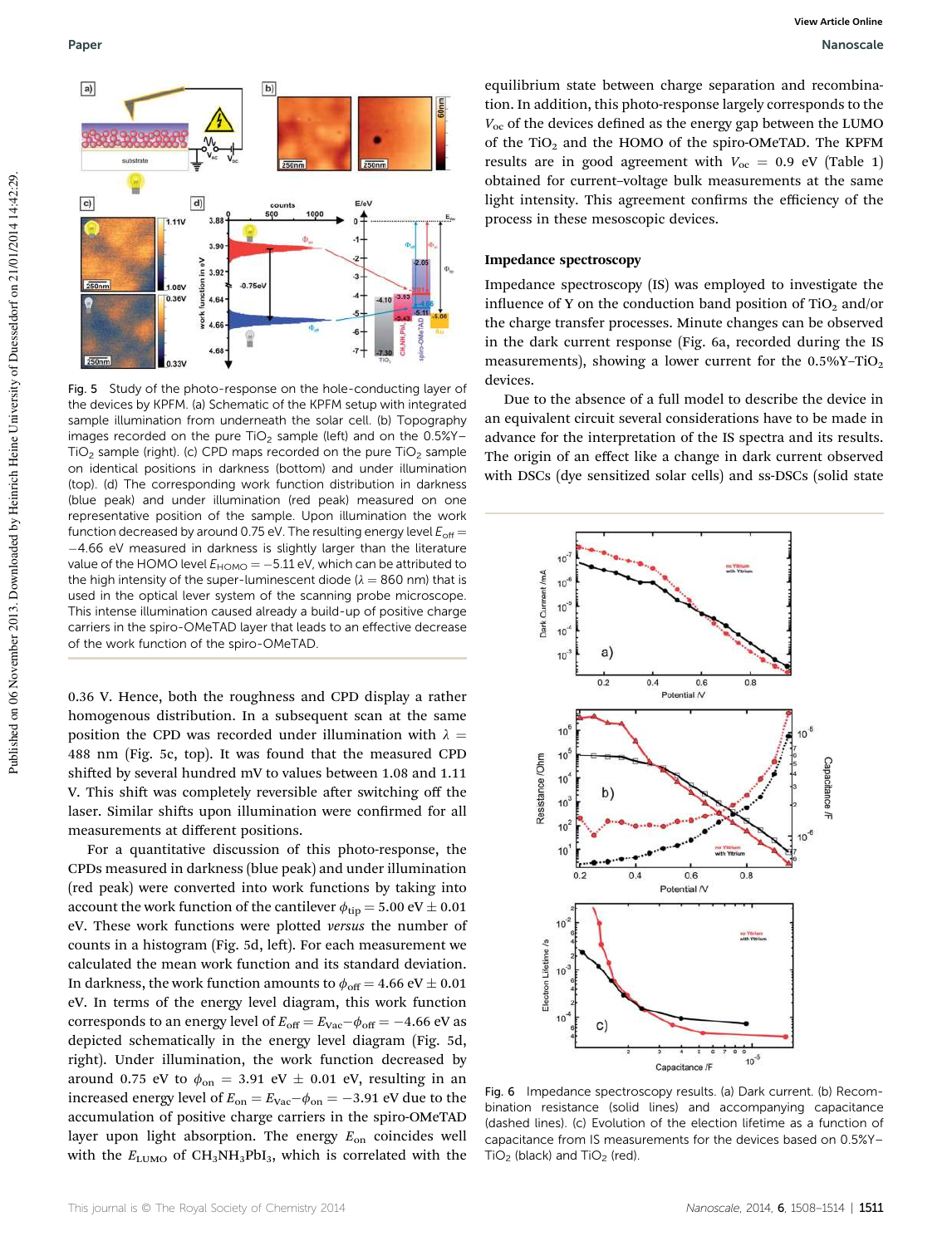dye sensitized solar cells) is normally associated with a conduction band shift of the mesoporous  $TiO<sub>2</sub>$  and/or a change in recombination resistance at the mesoporous  $TiO<sub>2</sub>/electrolyte$ or HTM (hole transport material) interface. In closely related structures such as ss-DSCs the recombination or charge transfer resistance is dominated by the recombination at the blocking layer/HTM interface (at low forward bias) or at the mesoporous  $TiO<sub>2</sub>/HTM$  interface (at higher forward bias). Here, the high coverage of the blocking layer and mesoporous  $TiO<sub>2</sub>$  with perovskite can lead to a more complicated situation. As shown by Lee *et al.*,<sup>7</sup> Etgar *et al.*<sup>5</sup> and Chung *et al.*,<sup>3</sup> the perovskite can act as an electron or hole transport material. The mesoporous  $TiO<sub>2</sub>$  could therefore only act as a scaffold and may not be involved in the charge transport like in the case of the devices studied by Lee *et al.*<sup>7</sup> employing an insulating mesoporous scaffold. The devices with  $CH_3NH_3PbI_3$  on mesoporous  $Al_2O_3$ show relatively low efficiency (about 4 to 5% PCE). This indicates that while the  $CH<sub>3</sub>NH<sub>3</sub>PbI<sub>3</sub>$  perovskite can transport electrons the mesoporous  $TiO<sub>2</sub>$  shows high efficiencies and is therefore electronically active. This is confirmed by the Nyquist plots showing the 45° transmission line at intermediate potentials (Fig. S4†) which can be attributed to the transport of charges across the nanocrystalline  $TiO<sub>2</sub>$  film. In contrast, with the perovskite deposited on mesoporous  $Al_2O_3$ , no such transmission line is observed, clearly indicating that the electrons are not flowing over the mesoporous  $Al<sub>2</sub>O<sub>3</sub>$ .

Kim *et al.* have shown that the recombination resistance dominating the current response of the devices can be identified and is, in the dark, related to the element appearing at lower frequencies.<sup>6</sup> (It should be mentioned that sometimes a phenomenon called "negative" capacitance could be observed at even lower frequencies at high forward bias<sup>24</sup> representing presumably ionic movement). The capacitance associated with the recombination resistance is, in the low forward bias region when the mesoporous  $TiO<sub>2</sub>$  is still nonconductive, related to the space charge capacitance at the blocking layer.<sup>25</sup> At higher forward bias it represents the chemical capacitance of the mesoporous  $TiO<sub>2</sub>$ , accounting for the occupation of the bulk trap states in the DOS by the injected electrons.<sup>26</sup> In depth investigations on the IS response of these types of devices are being conducted and will be published as soon as a reliable model for the whole system can be proposed.

Meanwhile we focus on the behavior of the mesoporous  $TiO<sub>2</sub>$ and fit its frequency response with a simple resistance and capacitance in parallel, the resistance representing the charge transfer resistance of the  $TiO<sub>2</sub>$  and the capacitor being the chemical capacitance as explained above. In the fitting procedure the capacitor for the chemical capacitance was replaced with a Constant Phase Element (CPE) accounting for *e.g.* the roughness and porosity of the  $TiO<sub>2</sub>$  (see also the experimental part). At low forward bias (<400 mV, Fig. 6b) where the current is channelled across the  $TiO<sub>2</sub>$  blocking layer/HTM interface the IS analysis shows a relatively constant resistance and capacitance. Upon increasing the forward bias the recombination resistance starts to decrease associated with an increase in dark current and the chemical capacitance starts to rise, representing the

increased filling of the DOS of the mesoporous  $TiO<sub>2</sub>$  layer. A small shift ( $\sim$ 20 mV) of the capacitance of the sample with 0.5%  $Y-TiO<sub>2</sub>$  to higher forward potentials compared to the sample without Y can be observed. This indicates an upward shift of the conduction band in  $0.5\%$ Y-TiO<sub>2</sub>. It should be mentioned that also a change of the doping of the HTM can lead to such an observable shift. In any case, the shift of the chemical capacitance is too small to present a major influence on the injection of excited electrons from the perovskite leading to the observed higher *J<sub>sc</sub>*.

Apart from this shift, the capacitances showed a similar shape at higher forward bias indicating an equal distribution of the DOS as Chandiran et al.<sup>12</sup> have also observed. The shift of the recombination resistance is slightly larger, about 30 mV, which shows a slower recombination in the  $0.5\%$ Y-TiO<sub>2</sub>. This can be clearly observed when plotting the electron lifetime ( $\tau_n =$  $R_{CT} \times C_{Chem}$ ) against the chemical capacitance (Fig. 6c). With such a representation any effects from the conduction band shift or a change of the doping level of the HTM are eliminated. One of the preconditions for this assumption is that the DOS has a similar distribution, which seems to be given in our case as visible by the shapes of the capacitance. The electron lifetimes show the same tendencies with slightly higher values for  $0.5\%$ Y-TiO<sub>2</sub> at higher forward bias though also here the effect is small.

On the basis of these impedance results it can be concluded that the presence of Y leads to a small increase of the electron lifetime and a minor conduction band move to higher energies. Both effects though cannot be the main reason for the observed increase in  $J_{\rm sc}$ . Particularly the shift of the conduction band in the devices with  $Y-TiO<sub>2</sub>$  would lead to a reduced injection of electrons from the absorber.

## Conclusion

We have demonstrated an enhanced PCE with the use of 0.5%  $Y^{3+}$  substitution of TiO<sub>2</sub> in the solid-state CH<sub>3</sub>NH<sub>3</sub>PbI<sub>3</sub>-based mesoscopic solar cells. With the one-step spin-coating process, the devices using  $0.5\%$ Y-TiO<sub>2</sub> as the photoanode and spiro-OMeTAD as the hole transfer material yielded a PCE of 11.2% under 1 Sun illumination. A remarkable 15% increase in short circuit current density  $(2.3 \text{ mA cm}^{-2})$  in the presence of Y is mainly attributed to its effect on surface modification. Yttrium is poorly soluble in TiO<sub>2</sub> and segregation of  $Y_2O_3$  at the surface facilitates an increased material loading as shown by the increased light absorption of the deposited perovskite on  $TiO<sub>2</sub>$ . Impedance spectroscopy confirms that neither the conduction band position nor the charge recombination process was influenced to a significant extent. Scanning probe microscopy allowed us to prove that the contact potential difference is homogeneously distributed at least on a 1  $\mu$ m length scale. The localized properties complement the bulk properties, which clearly illustrates the efficient photo-induced charge separation process taking place in the cell. The surface substitution and/or the electronic structure modification of the semiconductor are effective ways for further improvement of the device performance in the mesoscopic cells.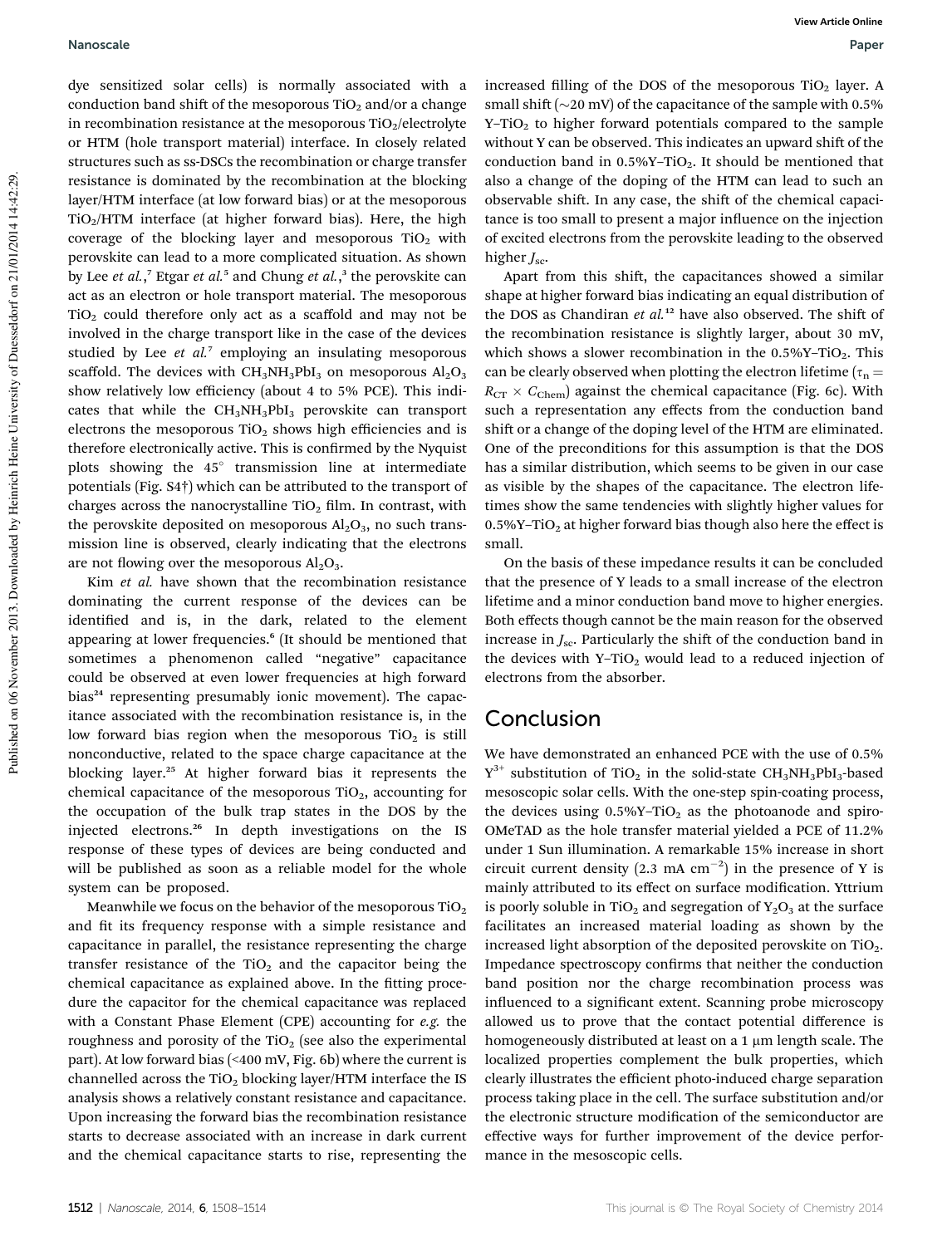## Experimental details

## Solar cell fabrication

CH<sub>3</sub>NH<sub>3</sub>I was synthesized as reported earlier.<sup>5</sup>  $\gamma$ -Butarolactone (GBL) and PbI<sub>2</sub> were ordered from Sigma-Aldrich. All the other chemicals were purchased from commercial sources and used without further purification. The precursor solution of perovskite was prepared by mixing the powder of  $CH<sub>3</sub>NH<sub>3</sub>I$  and  $PbI<sub>2</sub>$ at 1 : 1 mole ratio in GBL at 60  $^{\circ}$ C for 12 h, and used for the *in situ* formation of  $CH<sub>3</sub>NH<sub>3</sub>PbI<sub>3</sub>$ .

The etched fluorine-doped tin oxide (FTO) conductive glass (TEC 7, Pilkington) was cleaned with 2% helmanex aqueous solution, acetone, and ethanol, successively. A 10 nm compact TiO<sub>2</sub> layer was deposited by atomic layer deposition (ALD, TDMAT, 150  $^{\circ}$ C).<sup>27</sup> The mesoporous film was prepared by spin-coating the TiO<sub>2</sub> or  $0.5\%$ Y-TiO<sub>2</sub> paste at 2000 rpm for 30 s, followed by sintering at 500  $^{\circ}$ C for 30 min in air. The prepared perovskite precursor solution was dropped on the semiconductor surface, and spin-coated at 1500 rpm for 30 s in the dry air box. The film was then annealed at 100  $\degree$ C for 10 min.

The HTM, consisting of 0.06 M spiro-OMeTAD, 0.03 M lithium bis(triuoromethylsulfonyl)imide (LiTFSI), 0.2 M 4-*tert*butylpyridine (TBP), and 1% of tris(2-(1*H*-pyrazol-1-yl)-4-*tert*butylpyridine)cobalt(m) tris(bis(trifluoromethylsulfonyl)imide) in chlorobenzene, was spin-coated on the top of the perovskite layer with the spin speed of 4000 rpm. Finally, 70 nm of Au was deposited by thermal evaporation at a pressure of  $5 \times 10^{-6}$  torr on the top of the HTM, as the counter electrode.

#### Photovoltaic characterization

The current–voltage characteristics were measured by applying an external potential bias to the device, and the generated photocurrent was recorded with a Keithley model 2400 digital source meter. A 450 W xenon lamp (Oriel) was used as the light source, equipped with a Schott K133 Tempax sunlight filter to reduce the mismatch between the simulated light and the AM 1.5G standard. IPCE spectra were measured with a 300 W xenon lamp (ILC technology). The light passed through a Genimi-180 double monochromator (Jobin Yvon Ltd) before it illuminated the device. The spectra were recorded with a Keithley 2400 source meter under a constant white light bias of around 5 mW cm<sup>-2</sup>. Both were measured by using a mask with an area of 0.285  $\text{cm}^2$ .

## Transmission electron microscopy

The samples were examined by bright-field, high-resolution electron microscopy and selected area electron diffraction (SAED) on a JEM-2100F field emission transmission electron microscope operating at an accelerating voltage of 200 kV. After scratching the film, the powder obtained was dispersed in dichloromethane by sonication. Finally, the TEM specimen was prepared by slow evaporation of the diluted solution (40  $\mu$ L), and deposition on a formvar-coated copper grid.

#### Kelvin probe force microscopy

KPFM measurements were performed using a MFP-3D standalone setup (Asylum Research). To prevent any degradation of the sample during the KPFM measurements, the setup was placed in a glove box that was purged with dry nitrogen (humidity <0.1%, oxygen <0.01%). For simultaneous sample illumination during the KPFM measurement, the setup was equipped with a diode laser (Point Source, iFLEX2000) with a wavelength of 488 nm, an intensity of 13.3 mW on the sample, and a spot diameter of 640 µm.<sup>20</sup> We used both sides of Cr/Au (5/25 nm)-coated cantilevers with a nominal vertical resonant frequency of 75 kHz (Olympus OMCL-AC240-TN). The KPFM measurements were performed in the dual pass mode at a li height of 5 nm and with an AC voltage of 1.5 V. In KPFM, the contact potential difference (CPD) is measured which is defined as the difference in the work function between the tip and the sample. As we used the amplitude modulation mode of KPFM both the tip apex and the cantilever contribute to the measured CPD.<sup>28</sup> Thus, the magnitude of the measured local changes in CPD is reduced and does not fully correspond to the local difference in the work function between the tip and the sample. For the investigation of the work function shift upon sample illumination, we first calibrated the gold-coated cantilever on freshly cleaved, highly ordered pyrolytic graphite (HOPG). The measured CPD is defined by the following equation:

$$
CPD = \frac{\Delta \Phi}{e} = \frac{(\Phi_{\text{tip}} - \Phi_{\text{sample}})}{e}
$$
 (1)

which is valid in the case where the AC potential is applied to the cantilever. Here, *e* is the elementary charge. HOPG has a work function of  $\Phi_{\text{HOPG}} = 4.475 \pm 0.005$  eV.<sup>29</sup> The work function of the cantilever  $\Phi_{\text{tip}}$  can then be calculated as:

$$
\Phi_{\rm tip} = e\text{CPD}_{\rm HOPG} + \Phi_{\rm HOPG} \tag{2}
$$

with  $e$ CPD<sub>HOPG</sub> = 0.524  $\pm$  0.007 eV. We determined the work function of the cantilever to be  $\Phi_{\text{tip}} = 5.00 \pm 0.01$  eV.

## Impedance spectroscopy

IS measurements were performed using a Biologic SP300 (Bio-Logic, France) in a frequency range between 7 MHz and 0.05 Hz for forward-bias potentials between 0 to 1 V (with a 10 mV sinusoidal AC perturbation) in 50 mV steps. The resulting impedance spectra were analyzed with the ZView software (Scribner Associate). The deviation from ideality in a CPE is expressed by the value *n*. With  $n = 1$  the CPE is an ideal capacitor. Normally values between 0.8 and 1 are acceptable. *n* of the CPE used in the fitting procedure was not fixed and it was in the whole fitting range between 0.82 and 0.95.

## Acknowledgements

The authors acknowledge financial contribution from Greatcell Solar SA, Epalinges, Switzerland, the King Abdullah University of Science and Technology (KAUST, Award no. KUS-C1-015-21), the European Community's Seventh Framework Programme